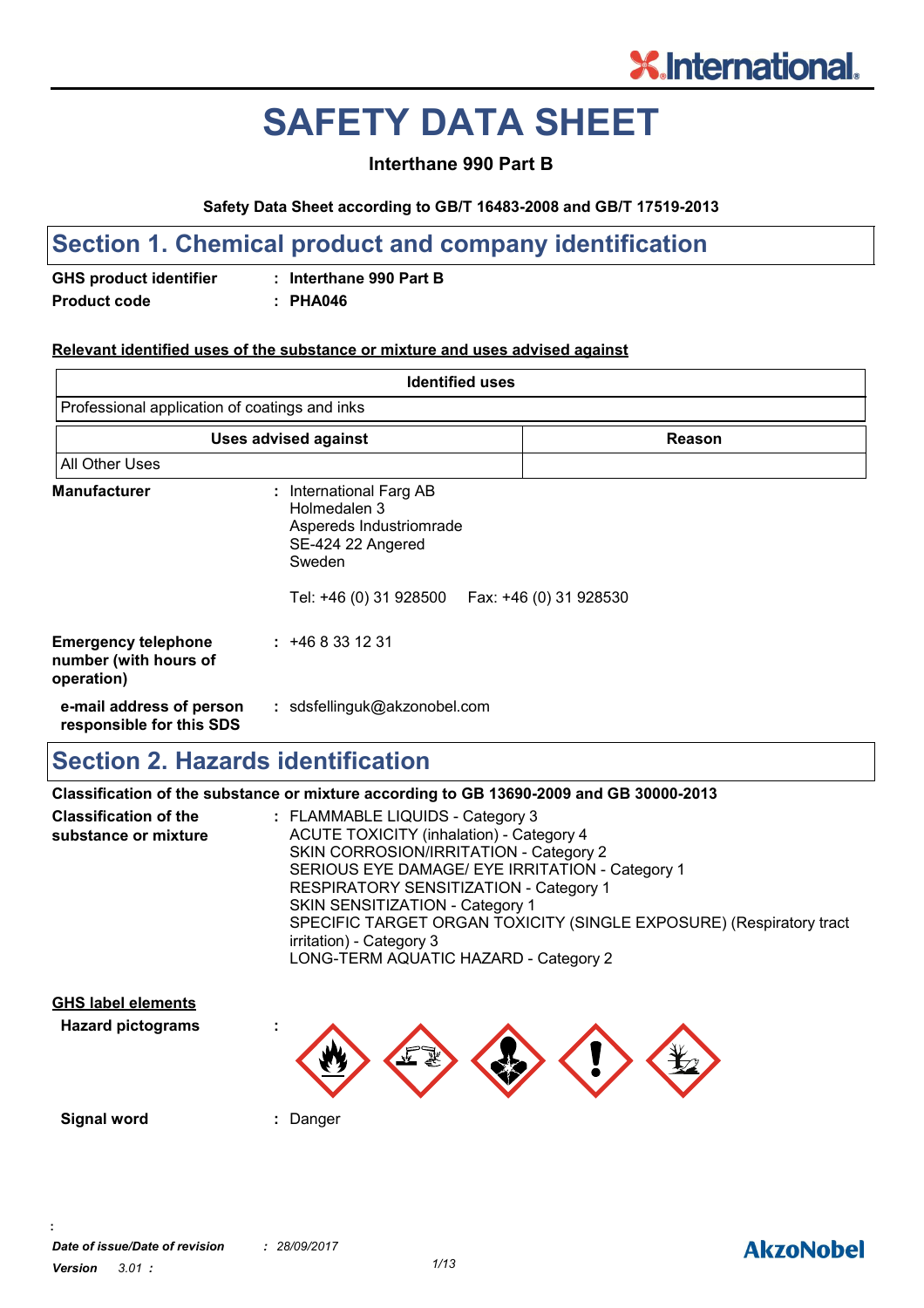# **X.International**

### **Section 2. Hazards identification**

| <b>Hazard statements</b>              | : Flammable liquid and vapour.<br>Harmful if inhaled.<br>Causes serious eye damage.<br>Causes skin irritation.<br>May cause allergy or asthma symptoms or breathing difficulties if inhaled.<br>May cause an allergic skin reaction.<br>May cause respiratory irritation.<br>Toxic to aquatic life with long lasting effects.                                                                                                                                                                                                                                                                                                                                                                                 |
|---------------------------------------|---------------------------------------------------------------------------------------------------------------------------------------------------------------------------------------------------------------------------------------------------------------------------------------------------------------------------------------------------------------------------------------------------------------------------------------------------------------------------------------------------------------------------------------------------------------------------------------------------------------------------------------------------------------------------------------------------------------|
| <b>Precautionary statements</b>       |                                                                                                                                                                                                                                                                                                                                                                                                                                                                                                                                                                                                                                                                                                               |
| <b>Prevention</b>                     | Wear protective gloves. Wear eye or face protection. Wear respiratory protection.<br>Keep away from heat, hot surfaces, sparks, open flames and other ignition sources.<br>No smoking. Use explosion-proof electrical, ventilating, lighting and all material-<br>handling equipment. Use only non-sparking tools. Take precautionary measures<br>against static discharge. Keep container tightly closed. Use only outdoors or in a<br>well-ventilated area. Avoid release to the environment. Avoid breathing vapour.<br>Wash hands thoroughly after handling. Contaminated work clothing should not be<br>allowed out of the workplace.                                                                    |
| <b>Response</b>                       | Collect spillage. IF INHALED: Remove person to fresh air and keep comfortable<br>for breathing. Call a POISON CENTER or physician if you feel unwell. If<br>experiencing respiratory symptoms: Call a POISON CENTER or physician. IF ON<br>SKIN (or hair): Take off immediately all contaminated clothing. Rinse skin with<br>water or shower. IF ON SKIN: Wash with plenty of soap and water. Take off<br>contaminated clothing and wash it before reuse. If skin irritation or rash occurs:<br>Get medical attention. IF IN EYES: Rinse cautiously with water for several minutes.<br>Remove contact lenses, if present and easy to do. Continue rinsing. Immediately<br>call a POISON CENTER or physician. |
| <b>Storage</b>                        | Store locked up. Store in a well-ventilated place. Keep cool.                                                                                                                                                                                                                                                                                                                                                                                                                                                                                                                                                                                                                                                 |
| <b>Disposal</b>                       | Dispose of contents and container in accordance with all local, regional, national<br>and international regulations.                                                                                                                                                                                                                                                                                                                                                                                                                                                                                                                                                                                          |
| <b>Supplemental label</b><br>elements | Use an approved, properly-fitted, powered air-purifying respirator or a respirator of<br>equivalent or greater protection.                                                                                                                                                                                                                                                                                                                                                                                                                                                                                                                                                                                    |

**Other hazards which do not :** None known. **result in classification**

### **Section 3. Composition/information on ingredients**

**Substance/mixture :** Mixture

| Ingredient name                                                                                                                                                                                                                                                                                                                                                                                                    | $\frac{9}{6}$ | <b>CAS number</b> |
|--------------------------------------------------------------------------------------------------------------------------------------------------------------------------------------------------------------------------------------------------------------------------------------------------------------------------------------------------------------------------------------------------------------------|---------------|-------------------|
| Hexamethylene diisocyanate, oligomers                                                                                                                                                                                                                                                                                                                                                                              | ≥50 - ≤75     | 28182-81-2        |
| Solvent naphtha (petroleum), light arom.; Low boiling point naphtha -<br>unspecified; [A complex combination of hydrocarbons obtained from<br>distillation of aromatic streams. It consists predominantly of aromatic<br>hydrocarbons having carbon numbers predominantly in the range of C8<br>through C10 and boiling in the range of approximately 135°C to 210°C<br>$(275^{\circ}F \text{ to } 410^{\circ}F).$ | l≥25 - ≤30    | 64742-95-6        |
| hexamethylene-di-isocyanate                                                                                                                                                                                                                                                                                                                                                                                        | ≤0.3          | 822-06-0          |

**There are no additional ingredients present which, within the current knowledge of the supplier and in the concentrations applicable, are classified as hazardous to health or the environment and hence require reporting in this section.**

**Occupational exposure limits, if available, are listed in Section 8.**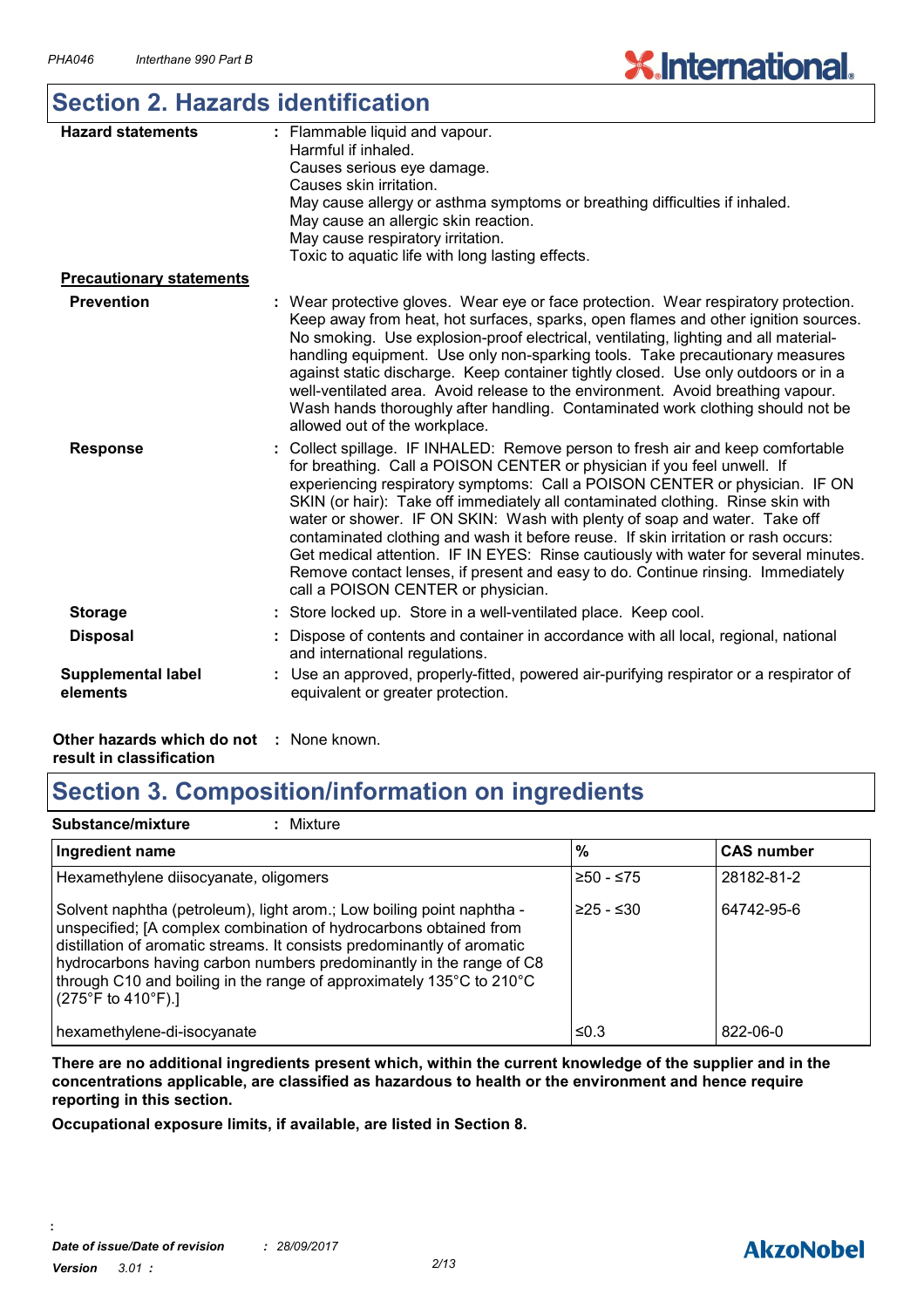### **Section 4. First aid measures**

| Description of necessary first aid measures |                                                                                                                                                                                                                                                                                                                                                                                                                                                                                                                                                                                                                                                                                                                                                                                                                                                                                                                                                                                        |  |  |
|---------------------------------------------|----------------------------------------------------------------------------------------------------------------------------------------------------------------------------------------------------------------------------------------------------------------------------------------------------------------------------------------------------------------------------------------------------------------------------------------------------------------------------------------------------------------------------------------------------------------------------------------------------------------------------------------------------------------------------------------------------------------------------------------------------------------------------------------------------------------------------------------------------------------------------------------------------------------------------------------------------------------------------------------|--|--|
| Eye contact                                 | : Get medical attention immediately. Call a poison center or physician. Immediately<br>flush eyes with plenty of water, occasionally lifting the upper and lower eyelids.<br>Check for and remove any contact lenses. Continue to rinse for at least 10 minutes.<br>Chemical burns must be treated promptly by a physician.                                                                                                                                                                                                                                                                                                                                                                                                                                                                                                                                                                                                                                                            |  |  |
| <b>Inhalation</b>                           | : Get medical attention immediately. Call a poison center or physician. Remove<br>victim to fresh air and keep at rest in a position comfortable for breathing. If it is<br>suspected that fumes are still present, the rescuer should wear an appropriate mask<br>or self-contained breathing apparatus. If not breathing, if breathing is irregular or if<br>respiratory arrest occurs, provide artificial respiration or oxygen by trained personnel.<br>It may be dangerous to the person providing aid to give mouth-to-mouth<br>resuscitation. If unconscious, place in recovery position and get medical attention<br>immediately. Maintain an open airway. Loosen tight clothing such as a collar, tie,<br>belt or waistband. In case of inhalation of decomposition products in a fire,<br>symptoms may be delayed. The exposed person may need to be kept under<br>medical surveillance for 48 hours. In the event of any complaints or symptoms,<br>avoid further exposure. |  |  |
| <b>Skin contact</b>                         | : Get medical attention immediately. Call a poison center or physician. Wash with<br>plenty of soap and water. Remove contaminated clothing and shoes. Wash<br>contaminated clothing thoroughly with water before removing it, or wear gloves.<br>Continue to rinse for at least 10 minutes. Chemical burns must be treated promptly<br>by a physician. In the event of any complaints or symptoms, avoid further exposure.<br>Wash clothing before reuse. Clean shoes thoroughly before reuse.                                                                                                                                                                                                                                                                                                                                                                                                                                                                                        |  |  |
| Ingestion                                   | : Get medical attention immediately. Call a poison center or physician. Wash out<br>mouth with water. Remove dentures if any. Remove victim to fresh air and keep at<br>rest in a position comfortable for breathing. If material has been swallowed and the<br>exposed person is conscious, give small quantities of water to drink. Stop if the<br>exposed person feels sick as vomiting may be dangerous. Do not induce vomiting<br>unless directed to do so by medical personnel. If vomiting occurs, the head should<br>be kept low so that vomit does not enter the lungs. Chemical burns must be treated<br>promptly by a physician. Never give anything by mouth to an unconscious person.<br>If unconscious, place in recovery position and get medical attention immediately.<br>Maintain an open airway. Loosen tight clothing such as a collar, tie, belt or<br>waistband.                                                                                                 |  |  |

#### **Most important symptoms/effects, acute and delayed**

| <b>Potential acute health effects</b> |                                                                                                                                                                                                                                                                                                                                                                                                                                                                                                                                                                            |
|---------------------------------------|----------------------------------------------------------------------------------------------------------------------------------------------------------------------------------------------------------------------------------------------------------------------------------------------------------------------------------------------------------------------------------------------------------------------------------------------------------------------------------------------------------------------------------------------------------------------------|
| Eye contact                           | : Causes serious eye damage.                                                                                                                                                                                                                                                                                                                                                                                                                                                                                                                                               |
| <b>Inhalation</b>                     | : Harmful if inhaled. May cause respiratory irritation. May cause allergy or asthma<br>symptoms or breathing difficulties if inhaled. Exposure to decomposition products<br>may cause a health hazard. Serious effects may be delayed following exposure.                                                                                                                                                                                                                                                                                                                  |
| <b>Skin contact</b>                   | : Causes skin irritation. May cause an allergic skin reaction.                                                                                                                                                                                                                                                                                                                                                                                                                                                                                                             |
| Ingestion                             | : Irritating to mouth, throat and stomach.                                                                                                                                                                                                                                                                                                                                                                                                                                                                                                                                 |
| Over-exposure signs/symptoms          |                                                                                                                                                                                                                                                                                                                                                                                                                                                                                                                                                                            |
| Eye contact                           | : Adverse symptoms may include the following:<br>pain<br>watering<br>redness                                                                                                                                                                                                                                                                                                                                                                                                                                                                                               |
| <b>Inhalation</b>                     | : Based on the properties of the isocyanate components and considering toxicological<br>data on similar mixtures, this mixture may cause acute irritation and/or sensitisation<br>of the respiratory system, leading to an asthmatic condition, wheezing and tightness<br>of the chest.<br>Sensitised persons may subsequently show asthmatic symptoms when exposed to<br>atmospheric concentrations well below the OEL.<br>Adverse symptoms may include the following:<br>Repeated exposure may lead to permanent respiratory disability.<br>respiratory tract irritation |

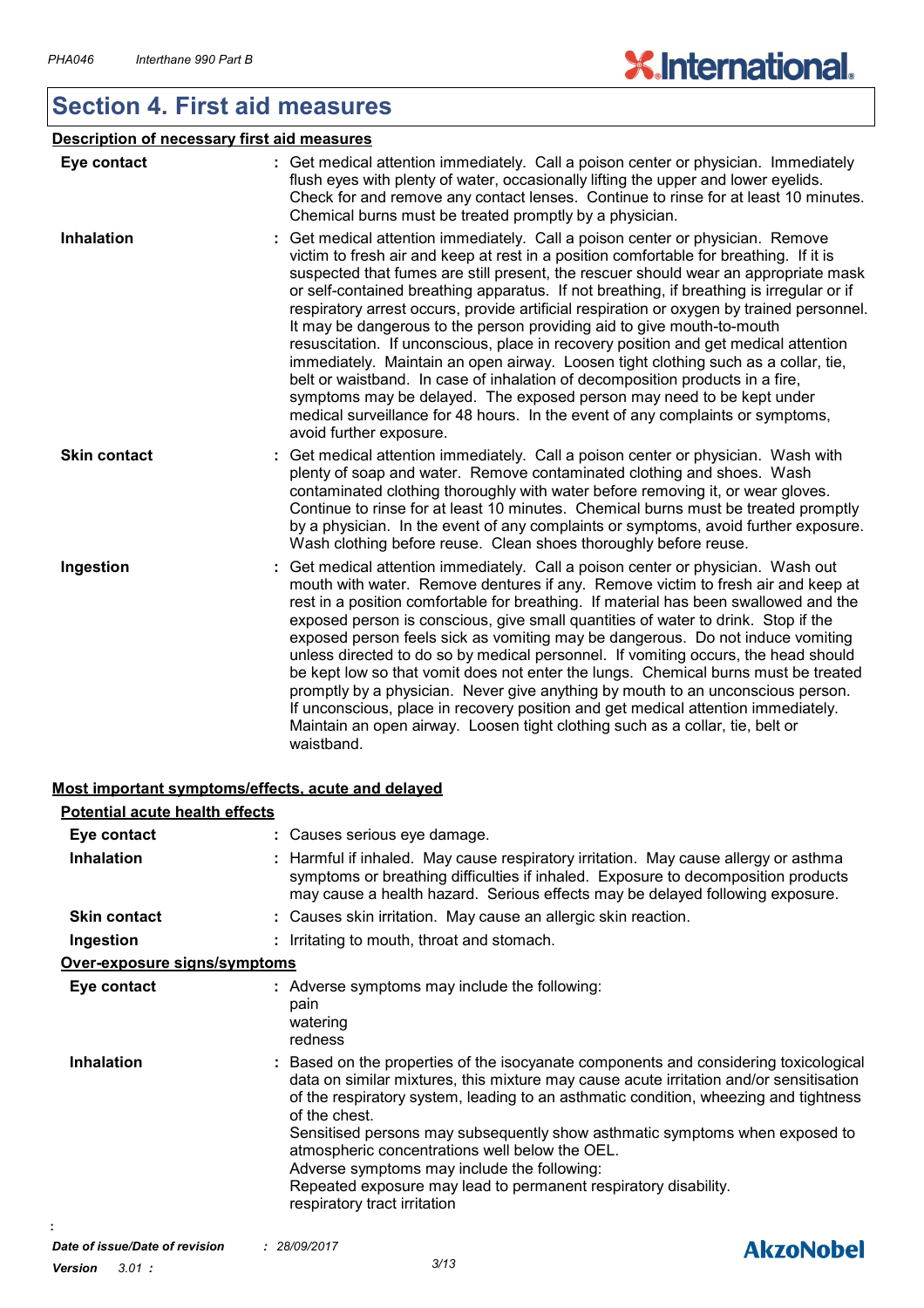## **Section 4. First aid measures**

|                                   | coughing<br>wheezing and breathing difficulties<br>asthma<br>headache<br>drowsiness/fatigue<br>dizziness/vertigo<br>muscle weakness<br>unconsciousness                                                                                                                                                                                                                                                          |
|-----------------------------------|-----------------------------------------------------------------------------------------------------------------------------------------------------------------------------------------------------------------------------------------------------------------------------------------------------------------------------------------------------------------------------------------------------------------|
| <b>Skin contact</b>               | : Adverse symptoms may include the following:<br>pain or irritation<br>redness<br>blistering may occur                                                                                                                                                                                                                                                                                                          |
| Ingestion                         | : Adverse symptoms may include the following:<br>stomach pains                                                                                                                                                                                                                                                                                                                                                  |
|                                   | Indication of immediate medical attention and special treatment needed, if necessary                                                                                                                                                                                                                                                                                                                            |
| Notes to physician                | : In case of inhalation of decomposition products in a fire, symptoms may be delayed.<br>The exposed person may need to be kept under medical surveillance for 48 hours.                                                                                                                                                                                                                                        |
| <b>Specific treatments</b>        | : No specific treatment.                                                                                                                                                                                                                                                                                                                                                                                        |
| <b>Protection of first-aiders</b> | : No action shall be taken involving any personal risk or without suitable training. If it<br>is suspected that fumes are still present, the rescuer should wear an appropriate<br>mask or self-contained breathing apparatus. It may be dangerous to the person<br>providing aid to give mouth-to-mouth resuscitation. Wash contaminated clothing<br>thoroughly with water before removing it, or wear gloves. |

#### **See toxicological information (Section 11)**

### **Section 5. Firefighting measures**

| <b>Extinguishing media</b>                               |                                                                                                                                                                                                                                                                                                                                                                                                                                  |
|----------------------------------------------------------|----------------------------------------------------------------------------------------------------------------------------------------------------------------------------------------------------------------------------------------------------------------------------------------------------------------------------------------------------------------------------------------------------------------------------------|
| <b>Suitable extinguishing</b><br>media                   | : Use dry chemical, $CO2$ , water spray (fog) or foam.                                                                                                                                                                                                                                                                                                                                                                           |
| Unsuitable extinguishing<br>media                        | : Do not use water jet.                                                                                                                                                                                                                                                                                                                                                                                                          |
| <b>Specific hazards arising</b><br>from the chemical     | : Flammable liquid and vapour. In a fire or if heated, a pressure increase will occur<br>and the container may burst, with the risk of a subsequent explosion. Runoff to<br>sewer may create fire or explosion hazard. This material is toxic to aquatic life with<br>long lasting effects. Fire water contaminated with this material must be contained<br>and prevented from being discharged to any waterway, sewer or drain. |
| <b>Hazardous thermal</b><br>decomposition products       | : Decomposition products may include the following materials:<br>carbon dioxide<br>carbon monoxide<br>nitrogen oxides                                                                                                                                                                                                                                                                                                            |
| <b>Special protective actions</b><br>for fire-fighters   | : Promptly isolate the scene by removing all persons from the vicinity of the incident if<br>there is a fire. No action shall be taken involving any personal risk or without<br>suitable training. Move containers from fire area if this can be done without risk.<br>Use water spray to keep fire-exposed containers cool.                                                                                                    |
| <b>Special protective</b><br>equipment for fire-fighters | : Fire-fighters should wear appropriate protective equipment and self-contained<br>breathing apparatus (SCBA) with a full face-piece operated in positive pressure<br>mode.                                                                                                                                                                                                                                                      |

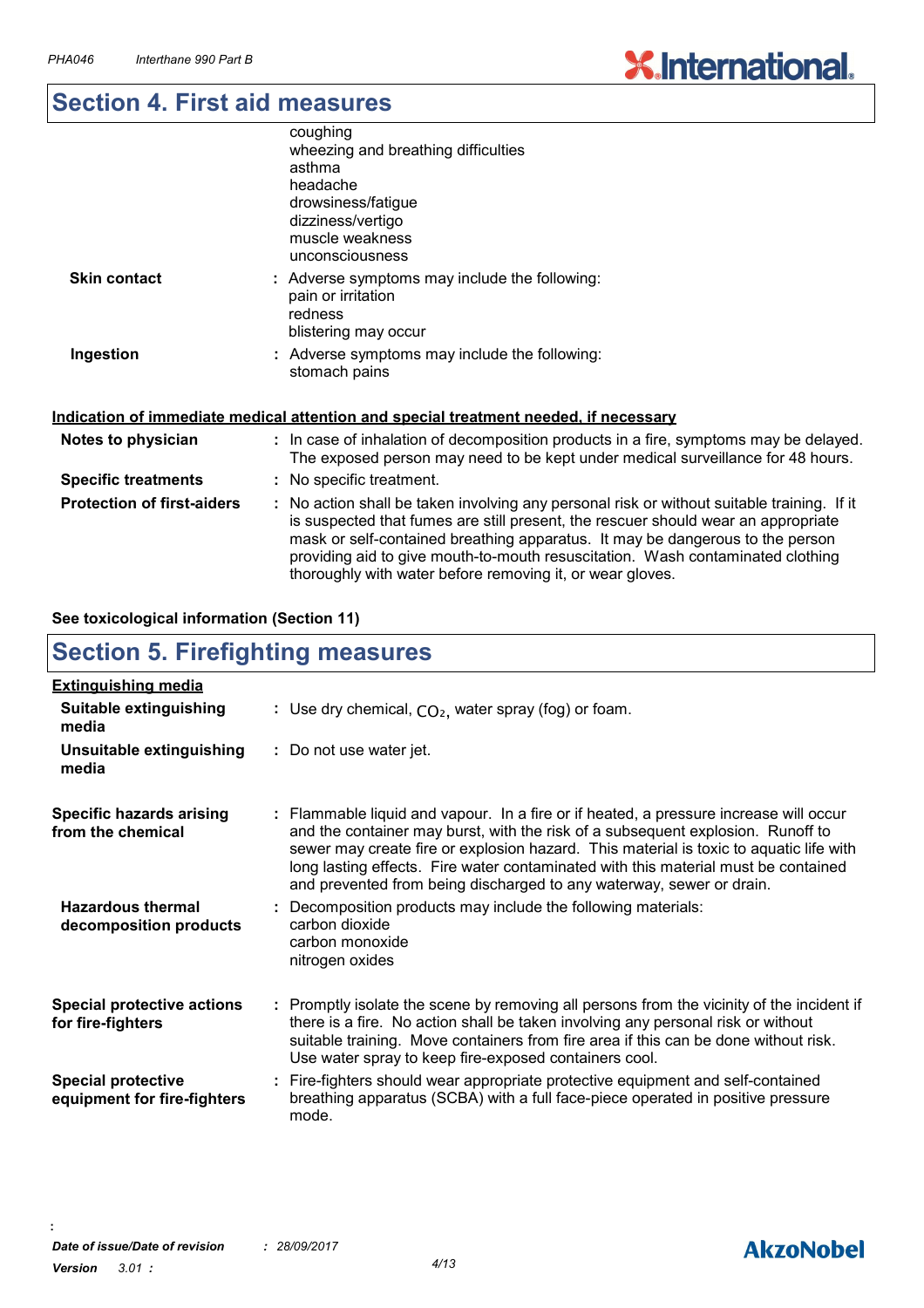### **Section 6. Accidental release measures**

#### **Personal precautions, protective equipment and emergency procedures**

| For non-emergency<br>personnel                       | : No action shall be taken involving any personal risk or without suitable training.<br>Evacuate surrounding areas. Keep unnecessary and unprotected personnel from<br>entering. Do not touch or walk through spilt material. Shut off all ignition sources.<br>No flares, smoking or flames in hazard area. Do not breathe vapour or mist.<br>Provide adequate ventilation. Wear appropriate respirator when ventilation is<br>inadequate. Put on appropriate personal protective equipment. |
|------------------------------------------------------|-----------------------------------------------------------------------------------------------------------------------------------------------------------------------------------------------------------------------------------------------------------------------------------------------------------------------------------------------------------------------------------------------------------------------------------------------------------------------------------------------|
|                                                      | For emergency responders : If specialised clothing is required to deal with the spillage, take note of any<br>information in Section 8 on suitable and unsuitable materials. See also the<br>information in "For non-emergency personnel".                                                                                                                                                                                                                                                    |
| <b>Environmental precautions</b>                     | : Avoid dispersal of spilt material and runoff and contact with soil, waterways, drains<br>and sewers. Inform the relevant authorities if the product has caused environmental<br>pollution (sewers, waterways, soil or air). Water polluting material. May be harmful<br>to the environment if released in large quantities. Collect spillage.                                                                                                                                               |
| Methods and material for containment and cleaning up |                                                                                                                                                                                                                                                                                                                                                                                                                                                                                               |
| <b>Small spill</b>                                   | : Stop leak if without risk. Move containers from spill area. Use spark-proof tools and<br>explosion-proof equipment. Dilute with water and mop up if water-soluble.<br>Alternatively, or if water-insoluble, absorb with an inert dry material and place in an<br>appropriate waste disposal container. Dispose of via a licensed waste disposal<br>contractor.                                                                                                                              |
| Large spill                                          | : Stop leak if without risk. Move containers from spill area. Use spark-proof tools and<br>explosion-proof equipment. Approach the release from upwind. Prevent entry into<br>sewers, water courses, basements or confined areas. Wash spillages into an<br>effluent treatment plant or proceed as follows. Contain and collect spillage with non-<br>combustible, absorbent material e.g. sand, earth, vermiculite or diatomaceous earth                                                     |

and place in container for disposal according to local regulations (see Section 13). Dispose of via a licensed waste disposal contractor. Contaminated absorbent material may pose the same hazard as the spilt product. Note: see Section 1 for emergency contact information and Section 13 for waste disposal.

### **Section 7. Handling and storage**

#### **Precautions for safe handling**

| <b>Protective measures</b> | : Put on appropriate personal protective equipment (see Section 8). Persons with a<br>history of skin sensitisation problems or asthma, allergies or chronic or recurrent<br>respiratory disease should not be employed in any process in which this product is<br>used. Do not get in eyes or on skin or clothing. Do not breathe vapour or mist. Do<br>not ingest. Avoid release to the environment. Use only with adequate ventilation.<br>Wear appropriate respirator when ventilation is inadequate. Do not enter storage<br>areas and confined spaces unless adequately ventilated. Keep in the original<br>container or an approved alternative made from a compatible material, kept tightly<br>closed when not in use. Store and use away from heat, sparks, open flame or any<br>other ignition source. Use explosion-proof electrical (ventilating, lighting and<br>material handling) equipment. Use only non-sparking tools. Take precautionary<br>measures against electrostatic discharges. Empty containers retain product residue<br>and can be hazardous. Do not reuse container. Dry sanding, flame cutting and/or<br>welding of the dry paint film will give rise to dust and/or hazardous fumes. Wet<br>sanding/flatting should be used wherever possible. If exposure cannot be avoided by<br>the provision of local exhaust ventilation, suitable respiratory protective equipment<br>should be used. |
|----------------------------|------------------------------------------------------------------------------------------------------------------------------------------------------------------------------------------------------------------------------------------------------------------------------------------------------------------------------------------------------------------------------------------------------------------------------------------------------------------------------------------------------------------------------------------------------------------------------------------------------------------------------------------------------------------------------------------------------------------------------------------------------------------------------------------------------------------------------------------------------------------------------------------------------------------------------------------------------------------------------------------------------------------------------------------------------------------------------------------------------------------------------------------------------------------------------------------------------------------------------------------------------------------------------------------------------------------------------------------------------------------------------------------------------------------------------|
|                            |                                                                                                                                                                                                                                                                                                                                                                                                                                                                                                                                                                                                                                                                                                                                                                                                                                                                                                                                                                                                                                                                                                                                                                                                                                                                                                                                                                                                                              |

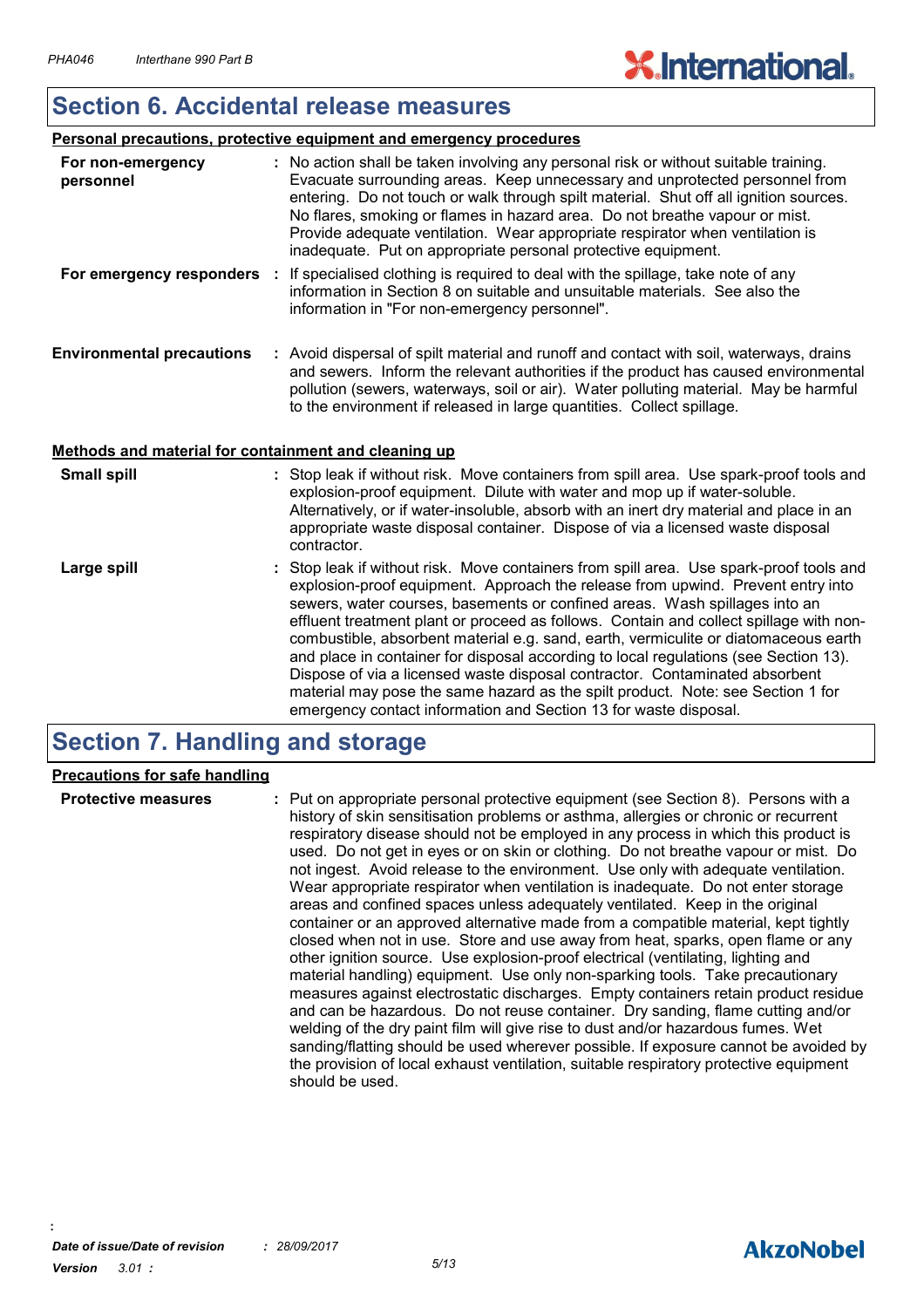# **X.International.**

## **Section 7. Handling and storage**

| Advice on general<br>occupational hygiene                          | : Eating, drinking and smoking should be prohibited in areas where this material is<br>handled, stored and processed. Workers should wash hands and face before<br>eating, drinking and smoking. Remove contaminated clothing and protective<br>equipment before entering eating areas. When operators, whether spraying or not,<br>have to work inside the spray booth, ventilation is unlikely to be sufficient to control<br>particulates and solvent vapour in all cases. In such circumstances they should<br>wear a compressed air-fed respirator during the spraying process and until such<br>time as the particulates and solvent vapour concentration has fallen below the<br>exposure limits. See also Section 8 for additional information on hygiene measures. |
|--------------------------------------------------------------------|-----------------------------------------------------------------------------------------------------------------------------------------------------------------------------------------------------------------------------------------------------------------------------------------------------------------------------------------------------------------------------------------------------------------------------------------------------------------------------------------------------------------------------------------------------------------------------------------------------------------------------------------------------------------------------------------------------------------------------------------------------------------------------|
| Conditions for safe storage,<br>including any<br>incompatibilities | : Store in accordance with local regulations. Store in a segregated and approved<br>area. Store in original container protected from direct sunlight in a dry, cool and well-<br>ventilated area, away from incompatible materials (see Section 10) and food and<br>drink. Store locked up. Eliminate all ignition sources. Vapours are heavier than air<br>and may spread along floors. Separate from oxidizing materials. Keep container<br>tightly closed and sealed until ready for use. Containers that have been opened<br>must be carefully resealed and kept upright to prevent leakage. Do not store in<br>unlabelled containers. Use appropriate containment to avoid environmental<br>contamination.                                                             |

### **Section 8. Exposure controls/personal protection**

#### **Control parameters**

#### **Occupational exposure limits**

| Ingredient name             | Exposure limits                                                       |  |
|-----------------------------|-----------------------------------------------------------------------|--|
| hexamethylene-di-isocyanate | GBZ 2.1 (China, 4/2007).<br>PC-TWA: $0.03$ mg/m <sup>3</sup> 8 hours. |  |

| <b>Appropriate engineering</b><br>controls | : Use only with adequate ventilation. Use process enclosures, local exhaust<br>ventilation or other engineering controls to keep worker exposure to airborne<br>contaminants below any recommended or statutory limits. The engineering controls<br>also need to keep gas, vapour or dust concentrations below any lower explosive<br>limits. Use explosion-proof ventilation equipment.                                                                                    |
|--------------------------------------------|-----------------------------------------------------------------------------------------------------------------------------------------------------------------------------------------------------------------------------------------------------------------------------------------------------------------------------------------------------------------------------------------------------------------------------------------------------------------------------|
| <b>Environmental exposure</b><br>controls  | : Emissions from ventilation or work process equipment should be checked to ensure<br>they comply with the requirements of environmental protection legislation. In some<br>cases, fume scrubbers, filters or engineering modifications to the process<br>equipment will be necessary to reduce emissions to acceptable levels.                                                                                                                                             |
| <b>Individual protection measures</b>      |                                                                                                                                                                                                                                                                                                                                                                                                                                                                             |
| <b>Hygiene measures</b>                    | : Wash hands, forearms and face thoroughly after handling chemical products, before<br>eating, smoking and using the lavatory and at the end of the working period.<br>Appropriate techniques should be used to remove potentially contaminated clothing.<br>Contaminated work clothing should not be allowed out of the workplace. Wash<br>contaminated clothing before reusing. Ensure that eyewash stations and safety<br>showers are close to the workstation location. |
| <b>Eye/face protection</b>                 | : Safety eyewear complying with an approved standard should be used when a risk<br>assessment indicates this is necessary to avoid exposure to liquid splashes, mists,<br>gases or dusts. If contact is possible, the following protection should be worn,<br>unless the assessment indicates a higher degree of protection: chemical splash<br>goggles and/or face shield. If inhalation hazards exist, a full-face respirator may be<br>required instead.                 |
| <b>Skin protection</b>                     |                                                                                                                                                                                                                                                                                                                                                                                                                                                                             |

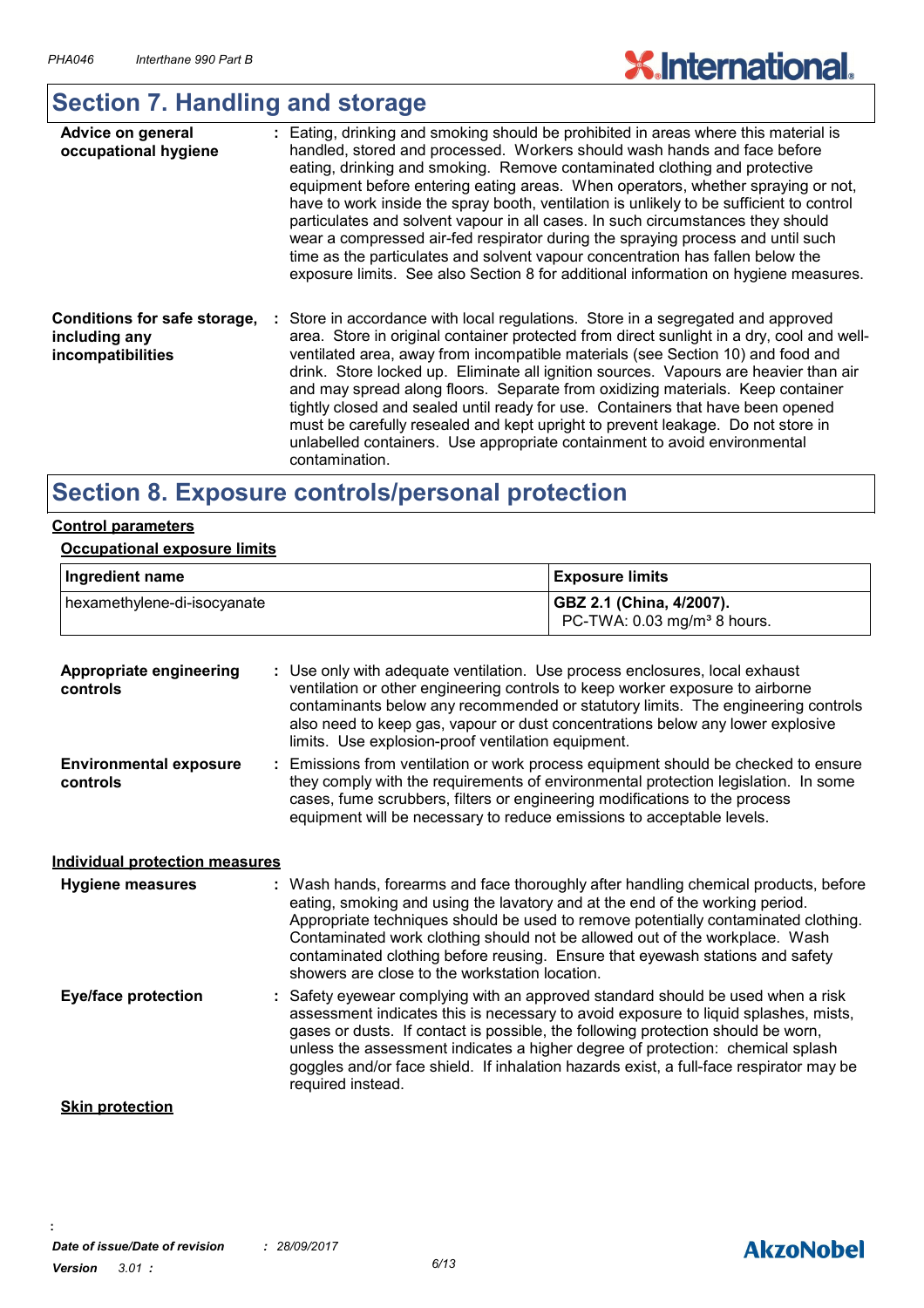# **X.International.**

# **Section 8. Exposure controls/personal protection**

| <b>Hand protection</b>        | : Use chemical resistant gloves classified under Standard EN 374: Protective gloves<br>against chemicals and micro-organisms. Recommended: Viton® or Nitrile gloves.<br>When prolonged or frequently repeated contact may occur, a glove with a protection<br>class of 6 (breakthrough time greater than 480 minutes according to EN 374) is<br>recommended. When only brief contact is expected, a glove with a protection class<br>of 2 or higher (breakthrough time greater than 30 minutes according to EN 374) is<br>recommended. The user must check that the final choice of type of glove selected<br>for handling this product is the most appropriate and takes into account the<br>particular conditions of use, as included in the user's risk assessment. NOTICE:<br>The selection of a specific glove for a particular application and duration of use in a<br>workplace should also take into account all relevant workplace factors such as, but<br>not limited to: Other chemicals which may be handled, physical requirements (cut/<br>puncture protection, dexterity, thermal protection), potential body reactions to glove<br>materials, as well as the instructions/specifications provided by the glove supplier.<br>Barrier creams may help to protect the exposed areas of the skin but should not be<br>applied once exposure has occurred. |
|-------------------------------|-----------------------------------------------------------------------------------------------------------------------------------------------------------------------------------------------------------------------------------------------------------------------------------------------------------------------------------------------------------------------------------------------------------------------------------------------------------------------------------------------------------------------------------------------------------------------------------------------------------------------------------------------------------------------------------------------------------------------------------------------------------------------------------------------------------------------------------------------------------------------------------------------------------------------------------------------------------------------------------------------------------------------------------------------------------------------------------------------------------------------------------------------------------------------------------------------------------------------------------------------------------------------------------------------------------------------------------------------------------------------|
| <b>Body protection</b>        | Personal protective equipment for the body should be selected based on the task<br>being performed and the risks involved and should be approved by a specialist<br>before handling this product. When there is a risk of ignition from static electricity,<br>wear anti-static protective clothing. For the greatest protection from static<br>discharges, clothing should include anti-static overalls, boots and gloves.                                                                                                                                                                                                                                                                                                                                                                                                                                                                                                                                                                                                                                                                                                                                                                                                                                                                                                                                           |
| Other skin protection         | : Appropriate footwear and any additional skin protection measures should be<br>selected based on the task being performed and the risks involved and should be<br>approved by a specialist before handling this product.                                                                                                                                                                                                                                                                                                                                                                                                                                                                                                                                                                                                                                                                                                                                                                                                                                                                                                                                                                                                                                                                                                                                             |
| <b>Respiratory protection</b> | : Use a properly fitted, air-purifying or air-fed respirator complying with an approved<br>standard if a risk assessment indicates this is necessary. Respirator selection must<br>be based on known or anticipated exposure levels, the hazards of the product and<br>the safe working limits of the selected respirator.                                                                                                                                                                                                                                                                                                                                                                                                                                                                                                                                                                                                                                                                                                                                                                                                                                                                                                                                                                                                                                            |

## **Section 9. Physical and chemical properties**

| Appearance                                        |                                                                                               |
|---------------------------------------------------|-----------------------------------------------------------------------------------------------|
| <b>Physical state</b>                             | : Liquid.                                                                                     |
| Colour                                            | Colourless.                                                                                   |
| Odour                                             | : Solvent.                                                                                    |
| <b>Odour threshold</b>                            | : Not available.                                                                              |
| pH                                                | Not applicable.                                                                               |
| <b>Melting point</b>                              | : Not available.                                                                              |
| <b>Boiling point</b>                              | Lowest known value: 140 to 200°C (284 to 392°F)(Solvent naphtha (petroleum),<br>light arom.). |
| <b>Flash point</b>                                | : Closed cup: $50^{\circ}$ C (122 $^{\circ}$ F)                                               |
| <b>Evaporation rate</b>                           | : Not available.                                                                              |
| <b>Flammability (solid, gas)</b>                  | : Not available.                                                                              |
| Lower and upper explosive<br>(flammable) limits   | : Greatest known range: Lower: 1.4% Upper: 7.6% (Solvent naphtha (petroleum),<br>light arom.) |
| Vapour pressure                                   | : Not available.                                                                              |
| Vapour density                                    | : Not available.                                                                              |
| <b>Relative density</b>                           | : 1.07                                                                                        |
| <b>Solubility</b>                                 | Insoluble in the following materials: cold water.                                             |
| <b>Partition coefficient: n-</b><br>octanol/water | : Not available.                                                                              |
| <b>Auto-ignition temperature</b>                  | : Not available.                                                                              |
| <b>Decomposition temperature</b>                  | : Not available.                                                                              |
| <b>Viscosity</b>                                  | Kinematic (room temperature): 86 mm $\frac{2}{s}$ (86 cSt)                                    |

**:**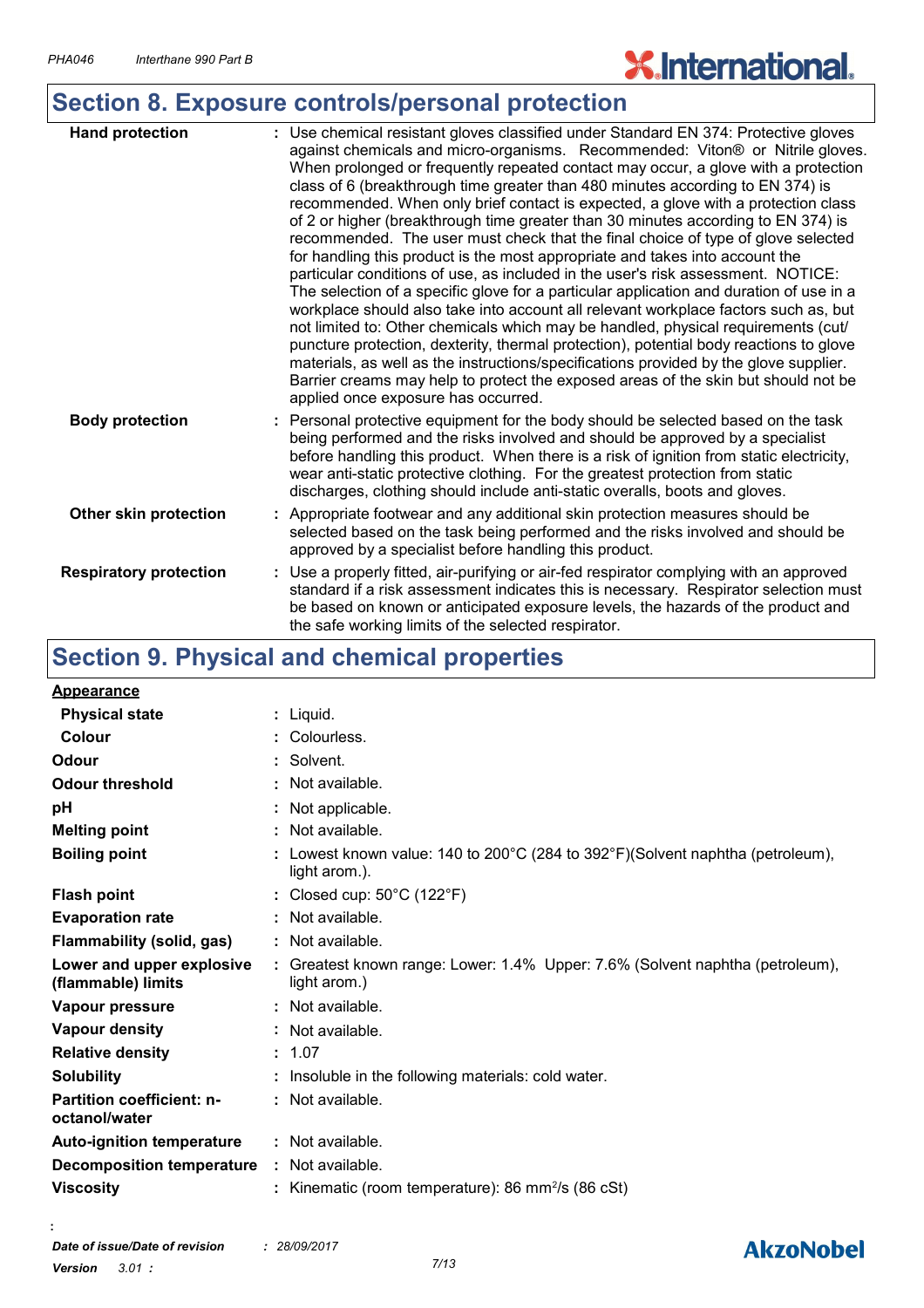### **Section 10. Stability and reactivity**

| <b>Reactivity</b>                            | : No specific test data related to reactivity available for this product or its ingredients.                                                                                 |
|----------------------------------------------|------------------------------------------------------------------------------------------------------------------------------------------------------------------------------|
| <b>Chemical stability</b>                    | : The product is stable.                                                                                                                                                     |
| <b>Possibility of hazardous</b><br>reactions | : Under normal conditions of storage and use, hazardous reactions will not occur.                                                                                            |
| <b>Conditions to avoid</b>                   | : Avoid all possible sources of ignition (spark or flame). Do not pressurise, cut, weld,<br>braze, solder, drill, grind or expose containers to heat or sources of ignition. |
| Incompatible materials                       | : Reactive or incompatible with the following materials:<br>oxidizing materials                                                                                              |
| <b>Hazardous decomposition</b><br>products   | : Under normal conditions of storage and use, hazardous decomposition products<br>should not be produced.                                                                    |

### **Section 11. Toxicological information**

#### **Information on toxicological effects**

#### **Acute toxicity**

| Product/ingredient name                               | Result                              | <b>Species</b> | <b>Dose</b>             | <b>Exposure</b> |
|-------------------------------------------------------|-------------------------------------|----------------|-------------------------|-----------------|
| Hexamethylene<br>diisocyanate, oligomers              | <b>LC50 Inhalation Vapour</b>       | Rat            | 18500 mg/m <sup>3</sup> | 1 hours         |
| Solvent naphtha (petroleum), LD50 Oral<br>light arom. |                                     | Rat            | 8400 mg/kg              |                 |
| hexamethylene-di-<br>isocyanate                       | LC50 Inhalation Dusts and mists Rat |                | 124 mg/m <sup>3</sup>   | 4 hours         |

#### **Irritation/Corrosion**

| <b>Product/ingredient name</b>                    | <b>Result</b>            | <b>Species</b> | <b>Score</b> | <b>Exposure</b>            | <b>Observation</b> |
|---------------------------------------------------|--------------------------|----------------|--------------|----------------------------|--------------------|
| Hexamethylene                                     | Eyes - Moderate irritant | Rabbit         |              | 100                        |                    |
| diisocyanate, oligomers                           | Skin - Moderate irritant | Rabbit         |              | milligrams<br>500          |                    |
| Solvent naphtha (petroleum), Eyes - Mild irritant |                          | Rabbit         |              | milligrams<br>24 hours 100 |                    |
| light arom.                                       |                          |                |              | <b>Imicroliters</b>        |                    |

#### **Sensitisation**

Not available.

#### **Mutagenicity**

Not available.

#### **Carcinogenicity**

Not available.

#### **Reproductive toxicity**

Not available.

#### **Teratogenicity**

Not available.

**:**

#### **Specific target organ toxicity (single exposure)**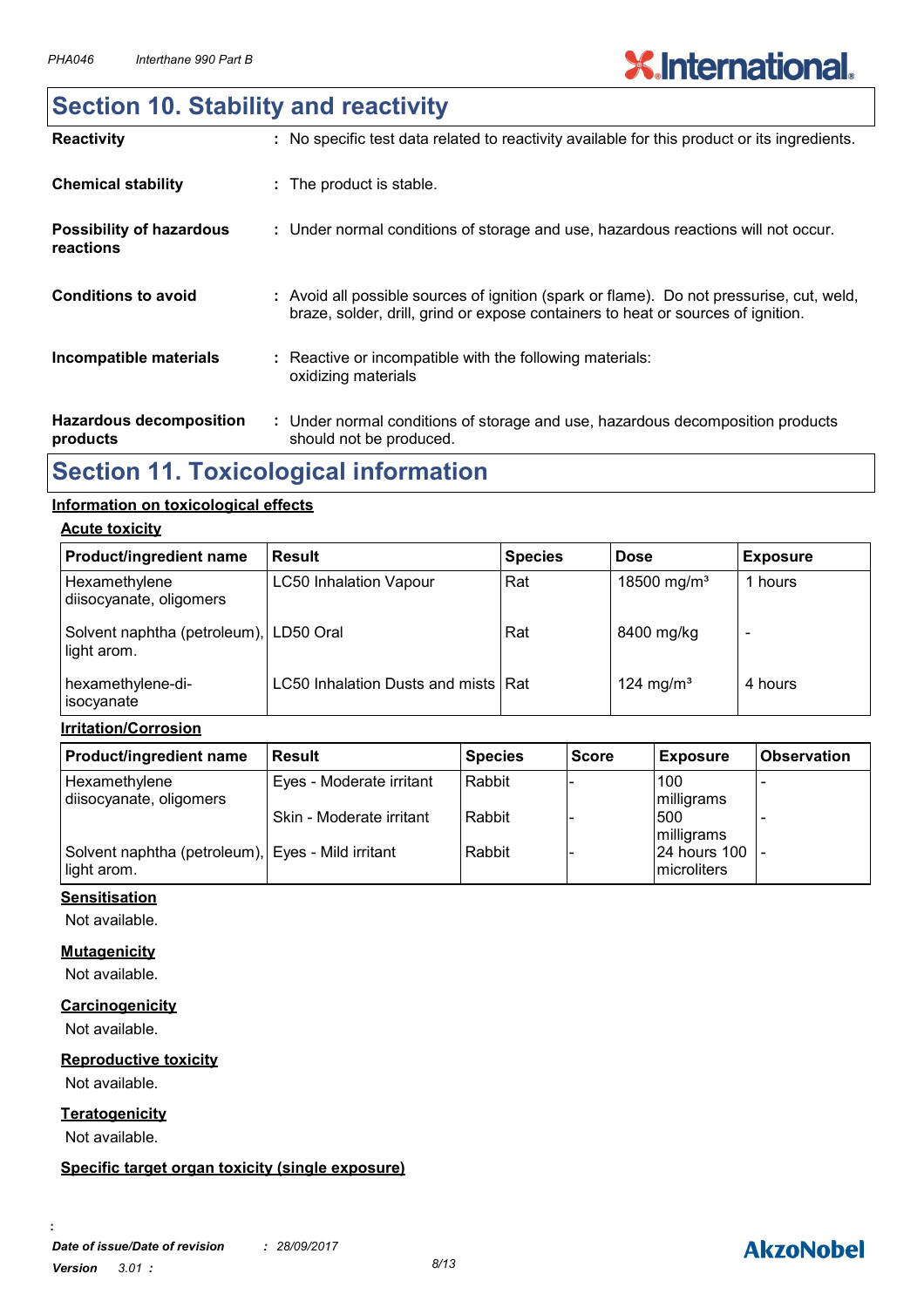# **X.International.**

## **Section 11. Toxicological information**

| <b>Name</b>                              | Category   | Route of<br>exposure | <b>Target organs</b>                   |
|------------------------------------------|------------|----------------------|----------------------------------------|
| Hexamethylene diisocyanate, oligomers    | Category 3 | Not applicable.      | Respiratory tract<br>irritation        |
| Solvent naphtha (petroleum), light arom. | Category 3 | Not applicable.      | <b>Respiratory tract</b><br>irritation |
| hexamethylene-di-isocyanate              | Category 3 | Not applicable.      | Respiratory tract<br>irritation        |

#### **Specific target organ toxicity (repeated exposure)**

Not available.

#### **Aspiration hazard**

Not available.

#### **Information on likely routes :** Not available. **of exposure**

#### **Potential acute health effects**

| Eye contact         | : Causes serious eye damage.                                                                                                                                                                                                                              |
|---------------------|-----------------------------------------------------------------------------------------------------------------------------------------------------------------------------------------------------------------------------------------------------------|
| <b>Inhalation</b>   | : Harmful if inhaled. May cause respiratory irritation. May cause allergy or asthma<br>symptoms or breathing difficulties if inhaled. Exposure to decomposition products<br>may cause a health hazard. Serious effects may be delayed following exposure. |
| <b>Skin contact</b> | : Causes skin irritation. May cause an allergic skin reaction.                                                                                                                                                                                            |
| Ingestion           | : Irritating to mouth, throat and stomach.                                                                                                                                                                                                                |

#### **Symptoms related to the physical, chemical and toxicological characteristics**

| Eye contact         | : Adverse symptoms may include the following:<br>pain<br>watering<br>redness                                                                                                                                                                                                                                                                                                                                                                                                                                                                                                                                                                                                                                                       |
|---------------------|------------------------------------------------------------------------------------------------------------------------------------------------------------------------------------------------------------------------------------------------------------------------------------------------------------------------------------------------------------------------------------------------------------------------------------------------------------------------------------------------------------------------------------------------------------------------------------------------------------------------------------------------------------------------------------------------------------------------------------|
| <b>Inhalation</b>   | Based on the properties of the isocyanate components and considering toxicological<br>data on similar mixtures, this mixture may cause acute irritation and/or sensitisation<br>of the respiratory system, leading to an asthmatic condition, wheezing and tightness<br>of the chest.<br>Sensitised persons may subsequently show asthmatic symptoms when exposed to<br>atmospheric concentrations well below the OEL.<br>Adverse symptoms may include the following:<br>Repeated exposure may lead to permanent respiratory disability.<br>respiratory tract irritation<br>coughing<br>wheezing and breathing difficulties<br>asthma<br>headache<br>drowsiness/fatigue<br>dizziness/vertigo<br>muscle weakness<br>unconsciousness |
| <b>Skin contact</b> | Adverse symptoms may include the following:<br>pain or irritation<br>redness<br>blistering may occur                                                                                                                                                                                                                                                                                                                                                                                                                                                                                                                                                                                                                               |
| Ingestion           | : Adverse symptoms may include the following:<br>stomach pains                                                                                                                                                                                                                                                                                                                                                                                                                                                                                                                                                                                                                                                                     |

#### **Delayed and immediate effects as well as chronic effects from short and long-term exposure**

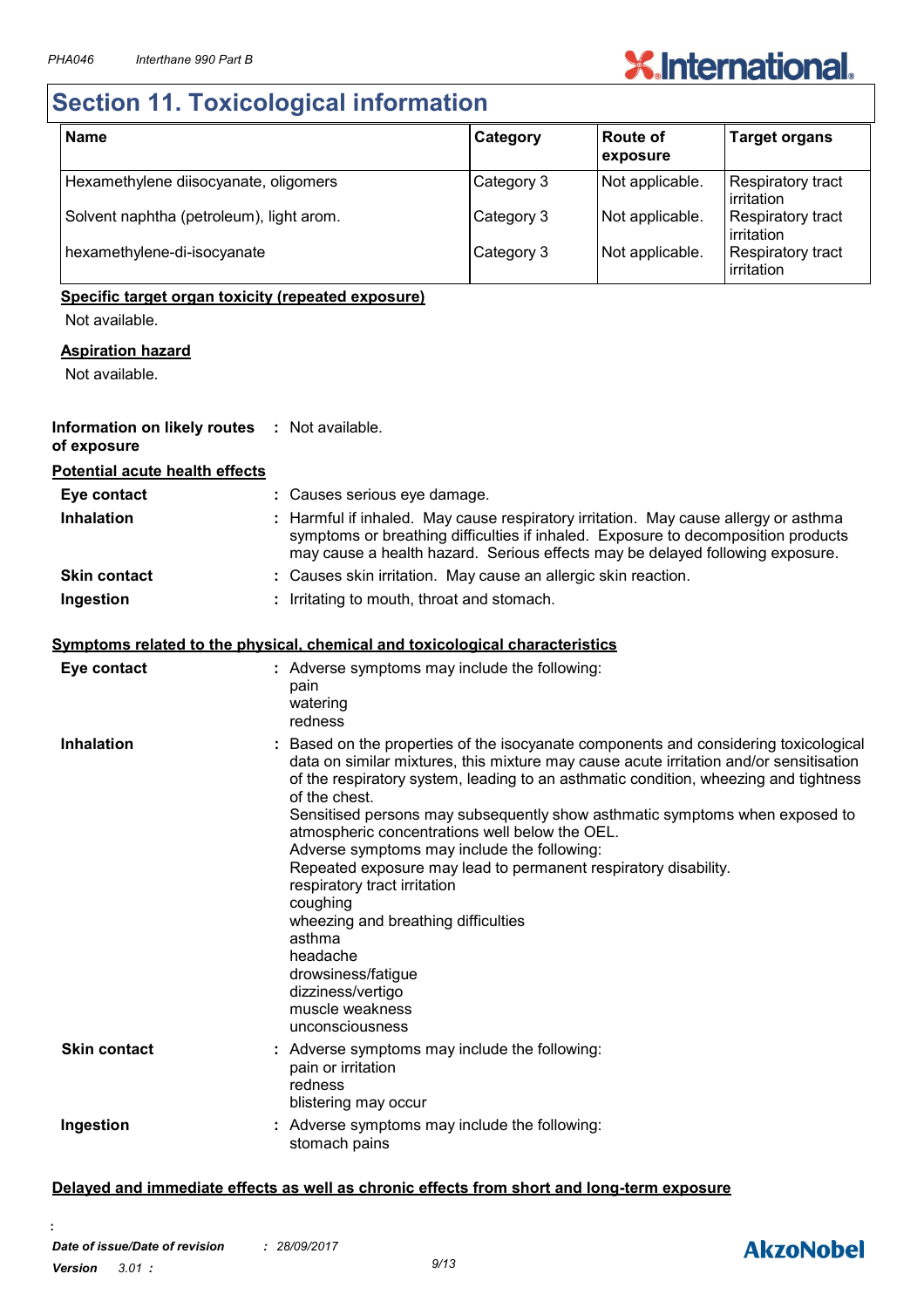## **Section 11. Toxicological information**

| <b>Short term exposure</b>                        |                                                                                                          |  |
|---------------------------------------------------|----------------------------------------------------------------------------------------------------------|--|
| <b>Potential immediate</b><br>effects             | $:$ Not available.                                                                                       |  |
| <b>Potential delayed effects</b>                  | : Not available.                                                                                         |  |
| Long term exposure                                |                                                                                                          |  |
| <b>Potential immediate</b><br>effects             | : Not available.                                                                                         |  |
| <b>Potential delayed effects : Not available.</b> |                                                                                                          |  |
| <b>Potential chronic health effects</b>           |                                                                                                          |  |
| Not available.                                    |                                                                                                          |  |
| General                                           | : Once sensitized, a severe allergic reaction may occur when subsequently exposed<br>to very low levels. |  |
| Carcinogenicity                                   | : No known significant effects or critical hazards.                                                      |  |
| <b>Mutagenicity</b>                               | : No known significant effects or critical hazards.                                                      |  |
| <b>Teratogenicity</b>                             | : No known significant effects or critical hazards.                                                      |  |
| <b>Developmental effects</b>                      | : No known significant effects or critical hazards.                                                      |  |
| <b>Fertility effects</b>                          | : No known significant effects or critical hazards.                                                      |  |

#### **Numerical measures of toxicity**

#### **Acute toxicity estimates**

| Route                | <b>ATE value</b> |
|----------------------|------------------|
| Inhalation (vapours) | 11.03 mg/l       |

### **Section 12. Ecological information**

| <b>Toxicity</b>                                                               |                                   |                |                 |  |
|-------------------------------------------------------------------------------|-----------------------------------|----------------|-----------------|--|
| <b>Product/ingredient name</b>                                                | <b>Result</b>                     | <b>Species</b> | <b>Exposure</b> |  |
| Solvent naphtha (petroleum), Acute EC50 6.14 mg/m <sup>3</sup><br>light arom. |                                   | Daphnia        | 48 hours        |  |
|                                                                               | Acute LC50 9.22 mg/m <sup>3</sup> | Fish - Mykiss  | 96 hours        |  |

#### **Persistence/degradability**

Not available.

#### **Bioaccumulative potential**

| <b>Product/ingredient name</b>                         | $\mathsf{LocP}_\infty$ | <b>BCF</b> | <b>Potential</b> |
|--------------------------------------------------------|------------------------|------------|------------------|
| Hexamethylene diisocyanate, 5.54<br><i>I</i> oligomers |                        |            | high             |
| hexamethylene-di-isocyanate 0.02                       |                        | 57.63      | low              |

#### **Mobility in soil**

**:**

| Soil/water partition<br>coefficient (Koc) | : Not available. |
|-------------------------------------------|------------------|
|                                           |                  |

**Other adverse effects** : No known significant effects or critical hazards.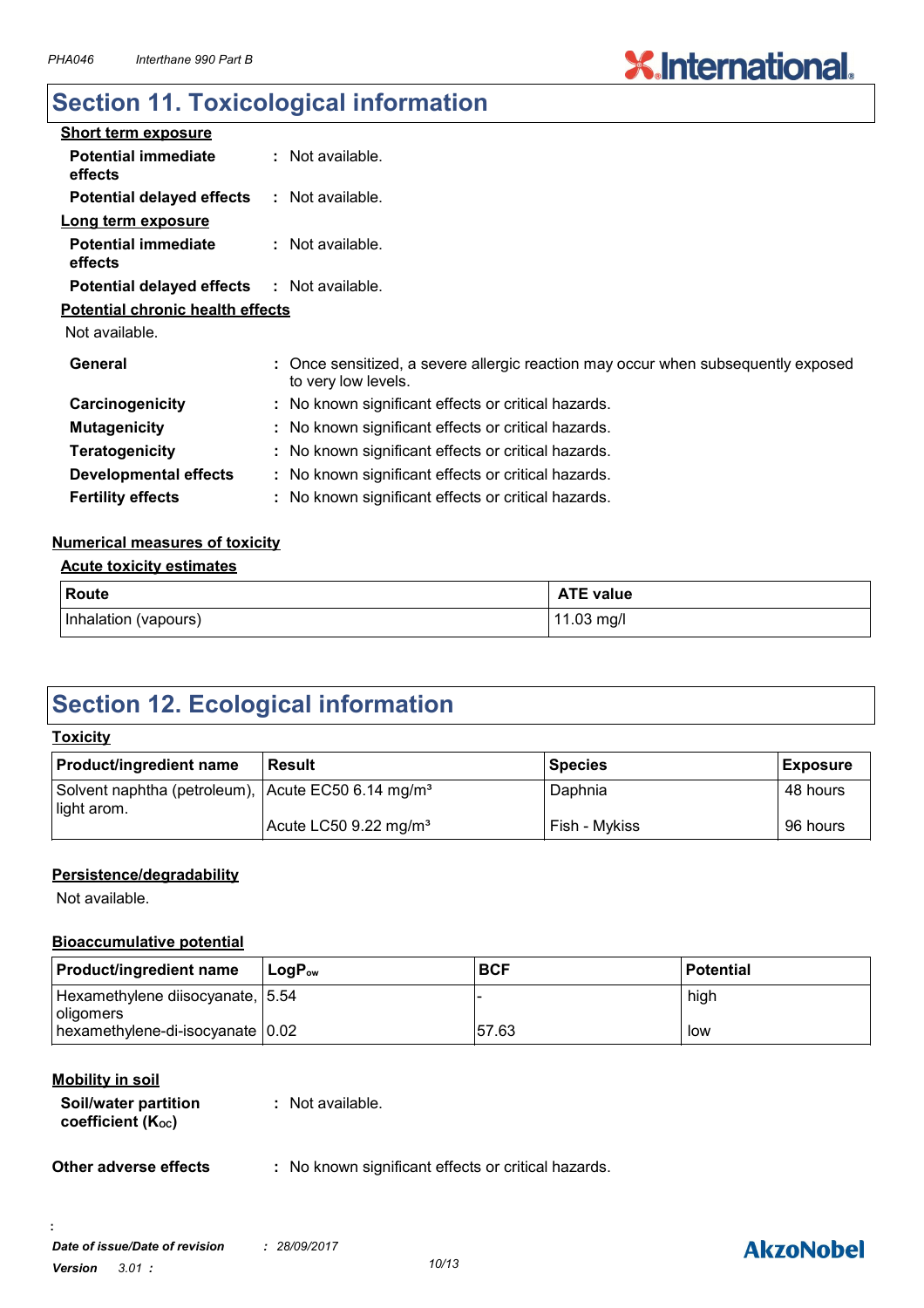### **Section 13. Disposal considerations**

**Disposal methods :**

The generation of waste should be avoided or minimised wherever possible. Disposal of this product, solutions and any by-products should at all times comply with the requirements of environmental protection and waste disposal legislation and any regional local authority requirements.

 Dispose of surplus and non-recyclable products via a licensed waste disposal contractor. Waste should not be disposed of untreated to the sewer unless fully compliant with the requirements of all authorities with jurisdiction. Waste packaging should be recycled. Incineration or landfill should only be considered when recycling is not feasible. This material and its container must be disposed of in a safe way. Care should be taken when handling emptied containers that have not been cleaned or rinsed out. Empty containers or liners may retain some product residues. Vapour from product residues may create a highly flammable or explosive atmosphere inside the container. Do not cut, weld or grind used containers unless they have been cleaned thoroughly internally. Avoid dispersal of spilt material and runoff and contact with soil, waterways, drains and sewers.

### **Section 14. Transport information**

|                                      | China         | UN            | <b>IMDG</b>                                                                                    | <b>IATA</b>                                                                                                             |
|--------------------------------------|---------------|---------------|------------------------------------------------------------------------------------------------|-------------------------------------------------------------------------------------------------------------------------|
| <b>UN number</b>                     | <b>UN1263</b> | <b>UN1263</b> | <b>UN1263</b>                                                                                  | <b>UN1263</b>                                                                                                           |
| <b>UN proper</b><br>shipping name    | <b>PAINT</b>  | <b>PAINT</b>  | PAINT. Marine<br>pollutant (Solvent<br>naphtha (petroleum),<br>light arom.)                    | <b>PAINT</b>                                                                                                            |
| <b>Transport hazard</b><br>class(es) | 3             | 3             | 3<br>$\bigstar$                                                                                | 3                                                                                                                       |
| <b>Packing group</b>                 | III           | III           | $\mathbf{III}$                                                                                 | III                                                                                                                     |
| <b>Environmental</b><br>hazards      | No.           | No.           | Yes.                                                                                           | No.                                                                                                                     |
| <b>Additional</b><br>information     |               |               | The marine pollutant<br>mark is not required<br>when transported in<br>sizes of ≤5 L or ≤5 kg. | The environmentally<br>hazardous substance<br>mark may appear if<br>required by other<br>transportation<br>regulations. |

**IMDG Code Segregation group :** Not applicable.

**Special precautions for user : Transport within user's premises:** always transport in closed containers that are upright and secure. Ensure that persons transporting the product know what to do in the event of an accident or spillage.

**:**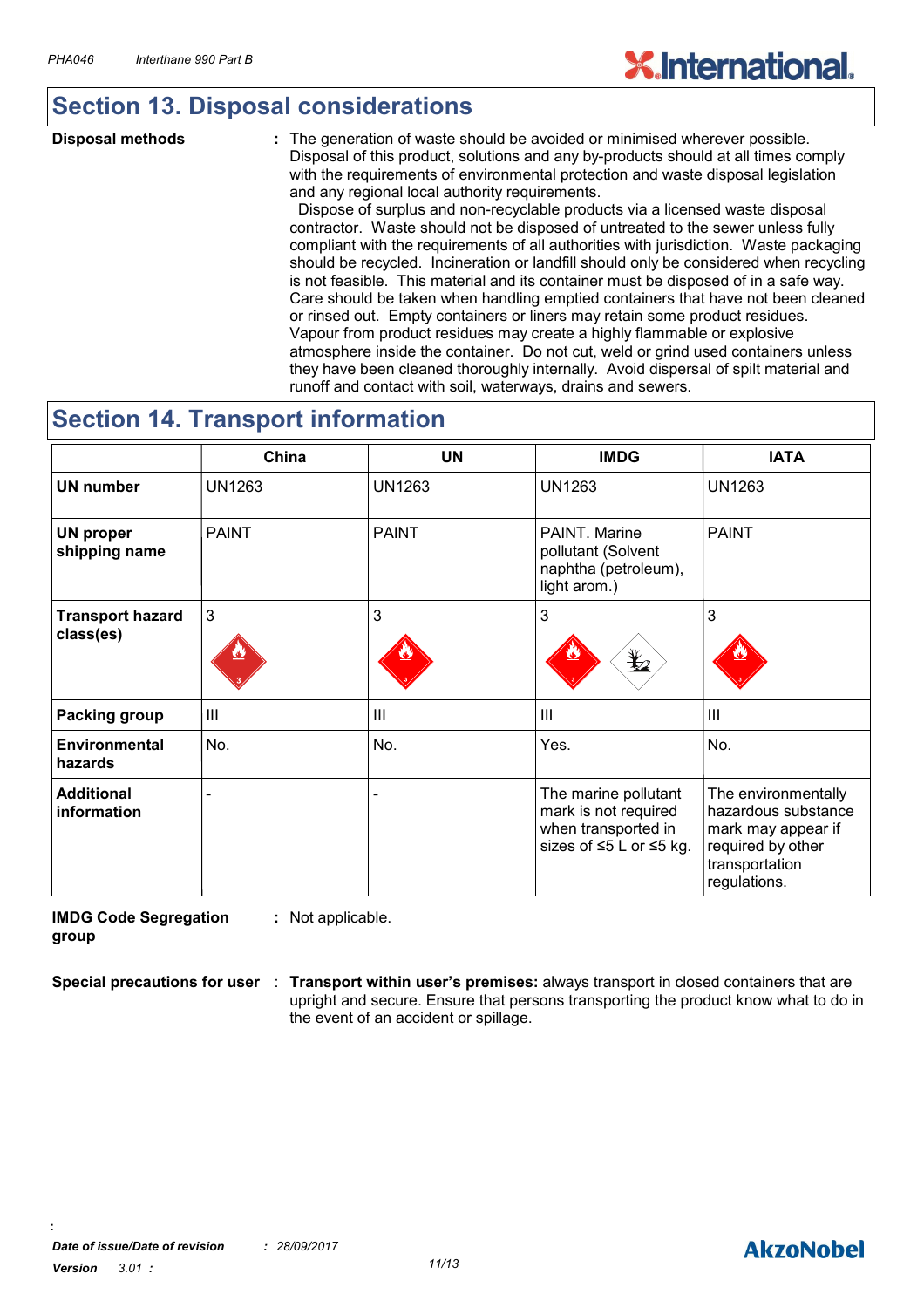### **Section 15. Regulatory information**

- **Safety, health and environmental regulations specific for the product :** No known specific national and/or regional regulations applicable to this product (including its ingredients).
- **China inventory (IECSC) :** All components are listed or exempted.

#### **List of Goods banned for Importing**

None of the components are listed.

#### **List of Goods banned for Exporting**

None of the components are listed.

**List of Toxic Chemicals Severely Restricted for Importing & Exporting by China**

None of the components are listed.

### **Section 16. Other information**

| <b>History</b>                    |                                                                                                                                                                                                                                                                                                                                                                                                                                                                                                                                                          |
|-----------------------------------|----------------------------------------------------------------------------------------------------------------------------------------------------------------------------------------------------------------------------------------------------------------------------------------------------------------------------------------------------------------------------------------------------------------------------------------------------------------------------------------------------------------------------------------------------------|
| Date of printing                  | : 28/09/2017                                                                                                                                                                                                                                                                                                                                                                                                                                                                                                                                             |
| Date of issue/Date of<br>revision | : 28/09/2017                                                                                                                                                                                                                                                                                                                                                                                                                                                                                                                                             |
| Date of previous issue            | : 17/08/2017                                                                                                                                                                                                                                                                                                                                                                                                                                                                                                                                             |
| <b>Version</b>                    | : 3.01                                                                                                                                                                                                                                                                                                                                                                                                                                                                                                                                                   |
| Key to abbreviations              | $:$ ATE = Acute Toxicity Estimate<br>BCF = Bioconcentration Factor<br>GHS = Globally Harmonized System of Classification and Labelling of Chemicals<br>IATA = International Air Transport Association<br>IBC = Intermediate Bulk Container<br><b>IMDG = International Maritime Dangerous Goods</b><br>LogPow = logarithm of the octanol/water partition coefficient<br>MARPOL = International Convention for the Prevention of Pollution From Ships,<br>1973 as modified by the Protocol of 1978. ("Marpol" = marine pollution)<br>$UN = United Nations$ |
| <b>References</b>                 | : Not available.                                                                                                                                                                                                                                                                                                                                                                                                                                                                                                                                         |

#### **Procedure used to derive the classification**

| <b>Classification</b>   | <b>Justification</b>      |
|-------------------------|---------------------------|
| Flam. Liq. 3, H226      | IOn basis of test data    |
| Acute Tox. 4, H332      | Calculation method        |
| Skin Irrit. 2, H315     | <b>Calculation method</b> |
| Eye Dam. 1, H318        | Calculation method        |
| Resp. Sens. 1, H334     | <b>Calculation method</b> |
| Skin Sens. 1, H317      | Calculation method        |
| <b>STOT SE 3, H335</b>  | <b>Calculation method</b> |
| Aquatic Chronic 2, H411 | <b>Calculation method</b> |

**Indicates information that has changed from previously issued version.**

#### **Notice to reader**

**:**

**IMPORTANT NOTE: the information contained in this data sheet (as may be amended from time to time) is not intended to be exhaustive and is presented in good faith and believed to be correct as of the date on which it is prepared. It is the userˈs responsibility to verify that this data sheet is current prior to using the product to which it relates.**

**Persons using the information must make their own determinations as to the suitability of the relevant product for their purposes prior to use. Where those purposes are other than as specifically recommended in this safety data sheet, then the user uses the product at their own risk.**

**MANUFACTURER'S DISCLAIMER: the conditions, methods and factors affecting the handling, storage, application, use and disposal of the product are not under the control and knowledge of the manufacturer.**